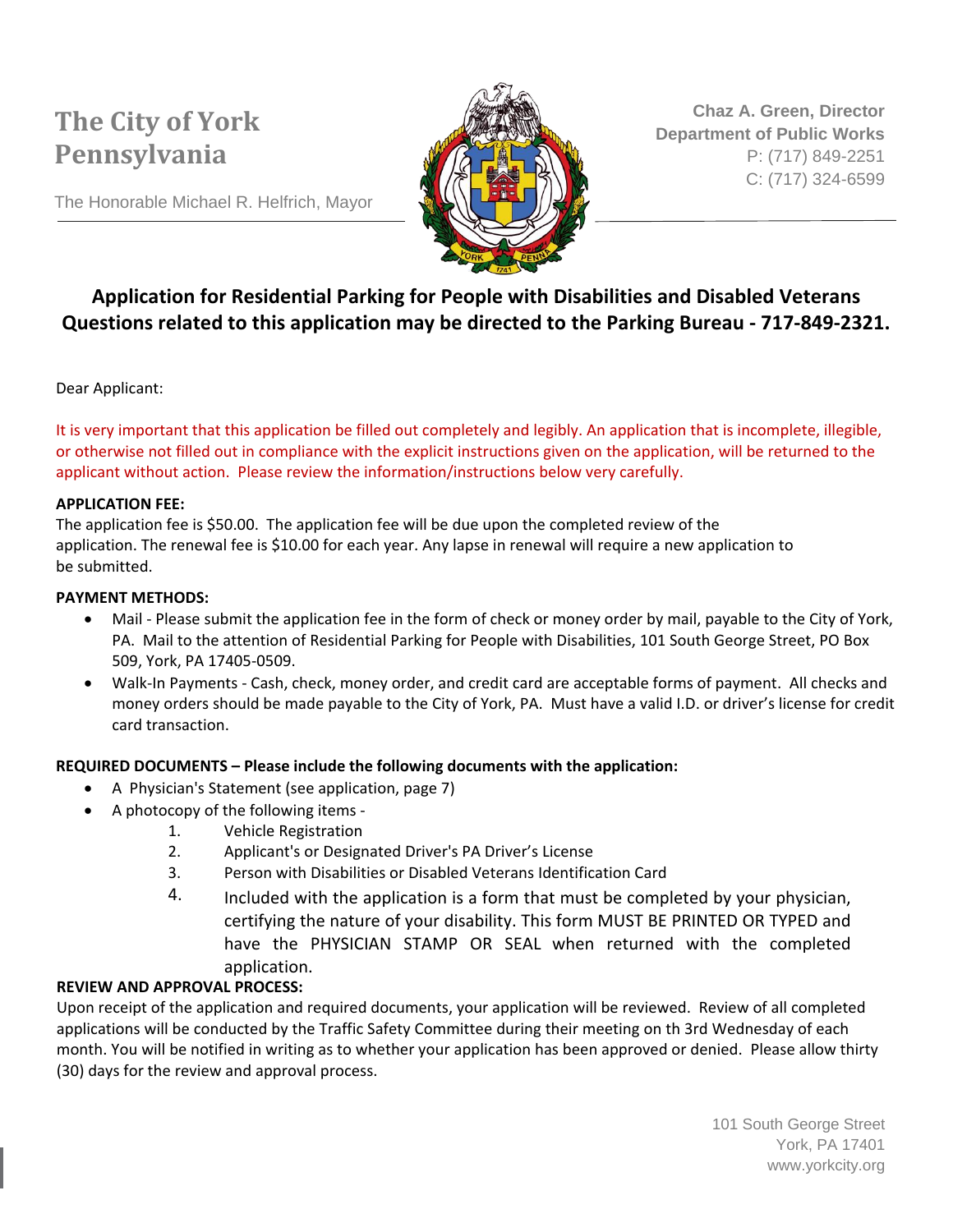The Honorable Michael R. Helfrich, Mayor



**Chaz A. Green, Director Department of Public Works** P: (717) 849-2251 C: (717) 324-6599

#HCP – Page 2

### **DISABLED PERSON RESERVED PARKING CRITERIA:**

The disabled person must be eligible for, and have in their possession, a HCP, PD, DVHP license plate, or HCP placard from the PA Department of Transportation for his/her vehicle.

The driver of the vehicle need not be the disabled person as long as the driver resides in the household of the disabled person - i.e. spouse, parent, child. The state requirements allow for a person in the household other than the disabled person to apply because frequently the disabled person cannot drive. He or she may be a child or a person with a disability that prohibits them from driving, but a sign will only be granted if the disability is severe enough to warrant a space.

The individual cannot have an off street parking space available.

The street width in front of the residence must be adequate to allow parking. No temporary handicap space will be installed for less than one (1) year.

No metered parking locations will be considered. Please do not submit an application if your residence is situated on a street with parking meters.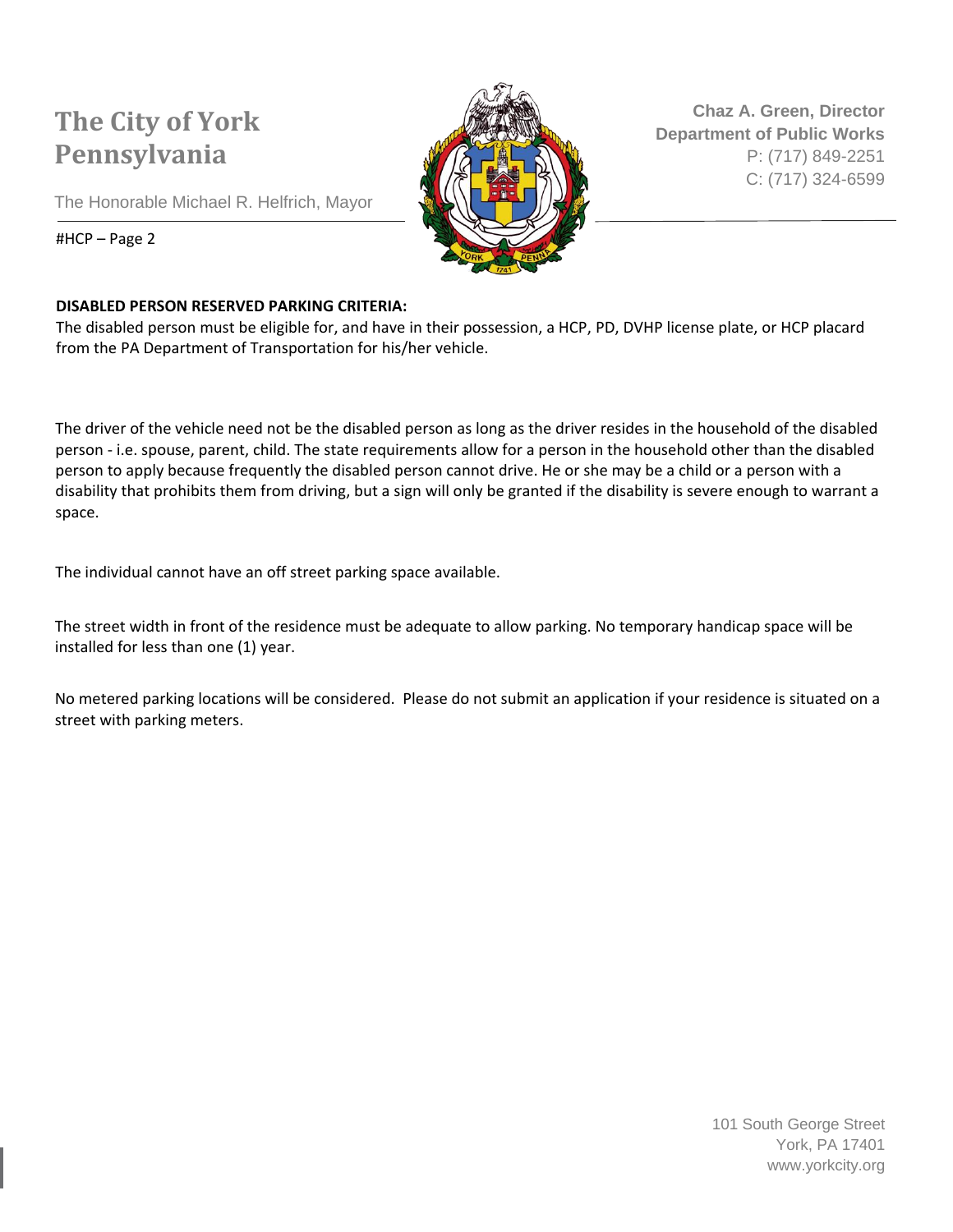

**Chaz A. Green, Director Department of Public Works** P: (717) 849-2251 C: (717) 324-6599

The Honorable Michael R. Helfrich, Mayor

#HCP – Page 3

### **ELIGIBLE APPLICANTS MUST SATISFY AT LEAST ONE OF THE FOLLOWING:**

- The applicant is medically required to use portable oxygen.
- The applicant has limited or no use of one or both legs.
- The applicant suffers from severe limitations in the ability to walk due to any arthritic, neurological or orthopedic condition or any physical ailment that prevents the applicant from walking 200 feet without stopping to rest.
- The applicant suffers from a serious cardiac condition to the extent that the person's functional limitations are classified in a severity as Class Ill or Class IV according to the standards set by the American Heart Association.
- The applicant suffers from any other physical or mental impairment not heretofore mentioned which constitutes a substantial degree of the disability and imposes great difficulty on the applicant to walk more than 200 feet without stopping.

## **THE APPLICATION CAN BE FOUND ON THE NEXT FEW PAGES. PLEASE PROCEED TO THE APPLICATION. PLEASE READ CAREFULLY. COMPLETE THE APPLICATION IN ITS ENTIRETY.**

### **QUESTIONS RELATED TO THIS APPLICATION**

**MAY BE DIRECTED TO THE PARKING BUREAU - 717-849-2321.**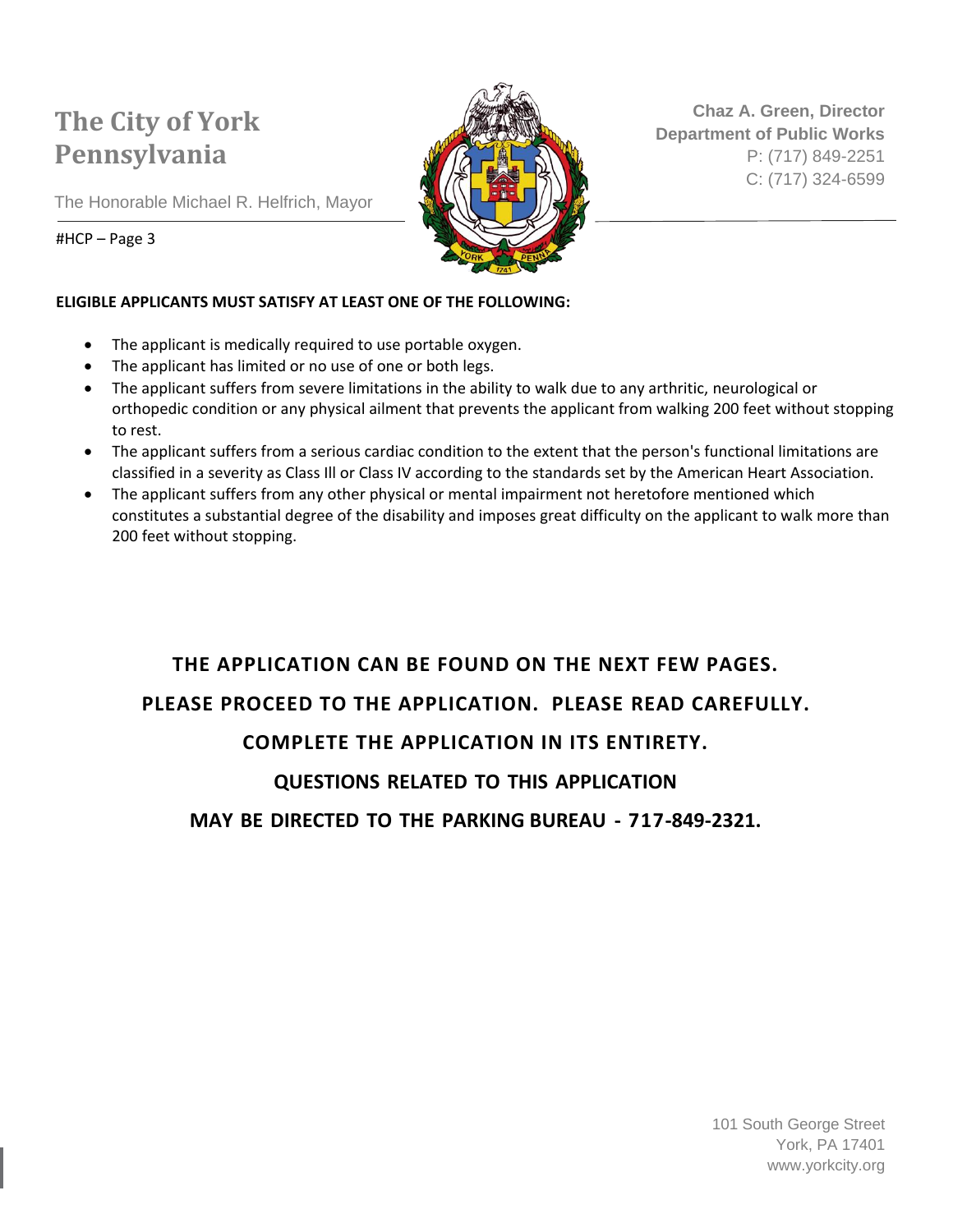

**Chaz A. Green, Director Department of Public Works** P: (717) 849-2251 C: (717) 324-6599

The Honorable Michael R. Helfrich, Mayor

#HCP – Page 4

#### **APPLICATION (PLEASE TYPE OR PRINT CLEARLY):**

If someone other than the Disabled Person (Applicant) completes this application, please list that person's name below:

\_\_\_\_\_\_\_\_\_\_\_\_\_\_\_\_\_\_\_\_\_\_\_\_\_\_\_\_\_\_\_\_\_\_\_\_\_\_\_\_\_\_\_\_\_\_\_\_\_\_\_\_\_\_\_\_\_\_\_\_\_\_\_\_\_\_\_\_\_\_\_\_\_\_\_\_\_\_\_\_\_\_\_\_\_\_\_\_\_

|    |                                                   | The following information is required AND must pertain to the above mentioned "Applicant" (Disabled Person). |  |  |  |
|----|---------------------------------------------------|--------------------------------------------------------------------------------------------------------------|--|--|--|
|    |                                                   |                                                                                                              |  |  |  |
|    |                                                   |                                                                                                              |  |  |  |
|    |                                                   |                                                                                                              |  |  |  |
|    |                                                   |                                                                                                              |  |  |  |
|    | PLEASE ANSWER THE FOLLOWING QUESTIONS COMPLETELY: |                                                                                                              |  |  |  |
| 1. |                                                   |                                                                                                              |  |  |  |
|    |                                                   |                                                                                                              |  |  |  |
|    |                                                   |                                                                                                              |  |  |  |
|    |                                                   |                                                                                                              |  |  |  |
|    |                                                   |                                                                                                              |  |  |  |
| 2. |                                                   | Explain why you feel you are in need of reserved parking in front of your home.                              |  |  |  |
|    |                                                   |                                                                                                              |  |  |  |
|    |                                                   |                                                                                                              |  |  |  |
|    |                                                   |                                                                                                              |  |  |  |
|    |                                                   |                                                                                                              |  |  |  |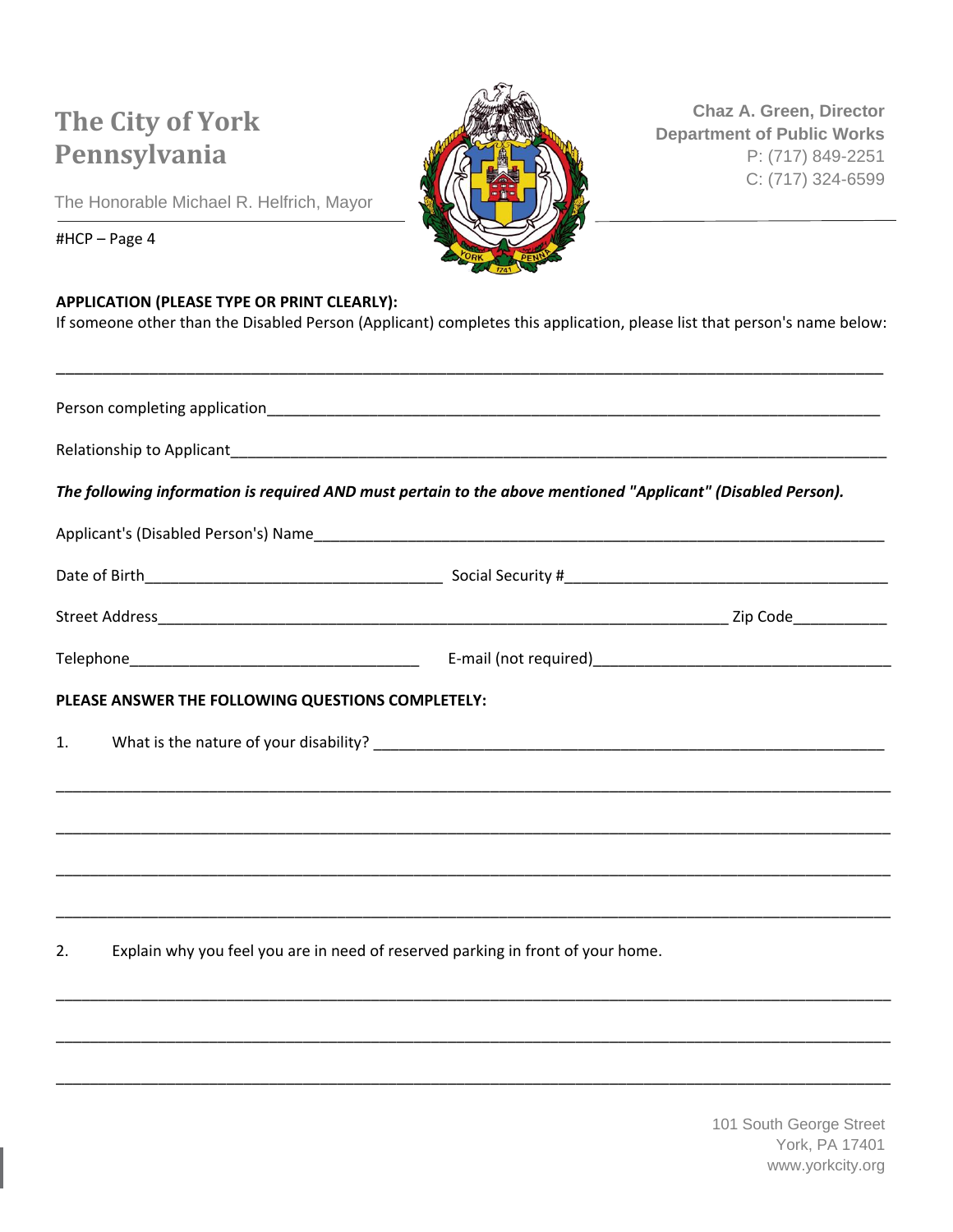

**Chaz A. Green, Director Department of Public Works** P: (717) 849-2251 C: (717) 324-6599

The Honorable Michael R. Helfrich, Mayor

#### #HCP – Page 5

3. Do you have a garage or other off street parking available?  $\Box$  NO  $\Box$  YES

4. Does your street have parking meters located along the front of your residence?  $\square$  NO  $\square$  YES

5. Do you have a PA Person with Disabilities License Plate?  $\square$  NO  $\square$  YES

**If YES**, List License Plate Number:\_\_\_\_\_\_\_\_\_\_\_\_\_\_\_\_\_\_\_\_\_\_\_\_\_\_\_\_\_\_\_\_\_\_\_\_\_\_\_\_\_

**If NO,** do you have a PA Person with Disabilities Placard?  $\Box$  NO  $\Box$  YES

Placard Number:\_\_\_\_\_\_\_\_\_\_\_\_\_\_\_\_\_\_\_\_\_\_\_\_\_\_\_\_\_\_\_\_\_\_\_\_\_\_\_\_\_\_\_\_\_\_\_\_\_\_\_\_\_\_

6. Do you use one of the following? (Please check all that apply.)

 $\square$  Wheelchair  $\square$  Cane  $\square$  Crutches  $\square$  Braces  $\square$  Walker  $\square$  N/A

OTHER- Please specify: \_\_\_\_\_\_\_\_\_\_\_\_\_\_\_\_\_\_\_\_\_\_\_\_\_\_\_\_\_\_\_\_\_\_\_\_\_\_\_\_\_\_\_\_\_\_\_\_\_\_\_\_\_\_\_\_\_\_\_\_\_\_\_\_\_\_\_\_\_

7. Do you rent the property where you are residing?  $\Box$  NO  $\Box$  YES

**If YES, your landlord will need to sign below.**

I certify that I am the owner or Property Manager of: (address)

And that I \_\_\_\_\_\_\_\_\_\_\_\_\_\_\_\_\_\_\_\_\_\_\_\_\_\_\_\_\_\_\_\_\_\_\_\_\_\_\_\_\_\_\_\_\_\_\_\_\_\_have no objection to the city of York installing a

Name of Landlord

Handicap sign for my tenant along the public sidewalk in front of the property at the above address.

| Landlord or Property Manager's Signature | Date | <b>Phone Number</b> |
|------------------------------------------|------|---------------------|

#### **APPLICANT'S CERTIFICATION:**

I am aware that it is my responsibility to file a complete application. I understand that the application will be returned to me if it is found to be incomplete, illegible, or otherwise not filed out incompliance with the instructions. I certify that the information contained herein is true and correct to the best of my knowledge and belief. I understand that any person who violates this provision shall, upon conviction thereof, be fined not less than \$500.00 no more than \$1,000.00.

Applicant's Signature extending the state of the state of the state of the state of the state of the state of the state of the state of the state of the state of the state of the state of the state of the state of the stat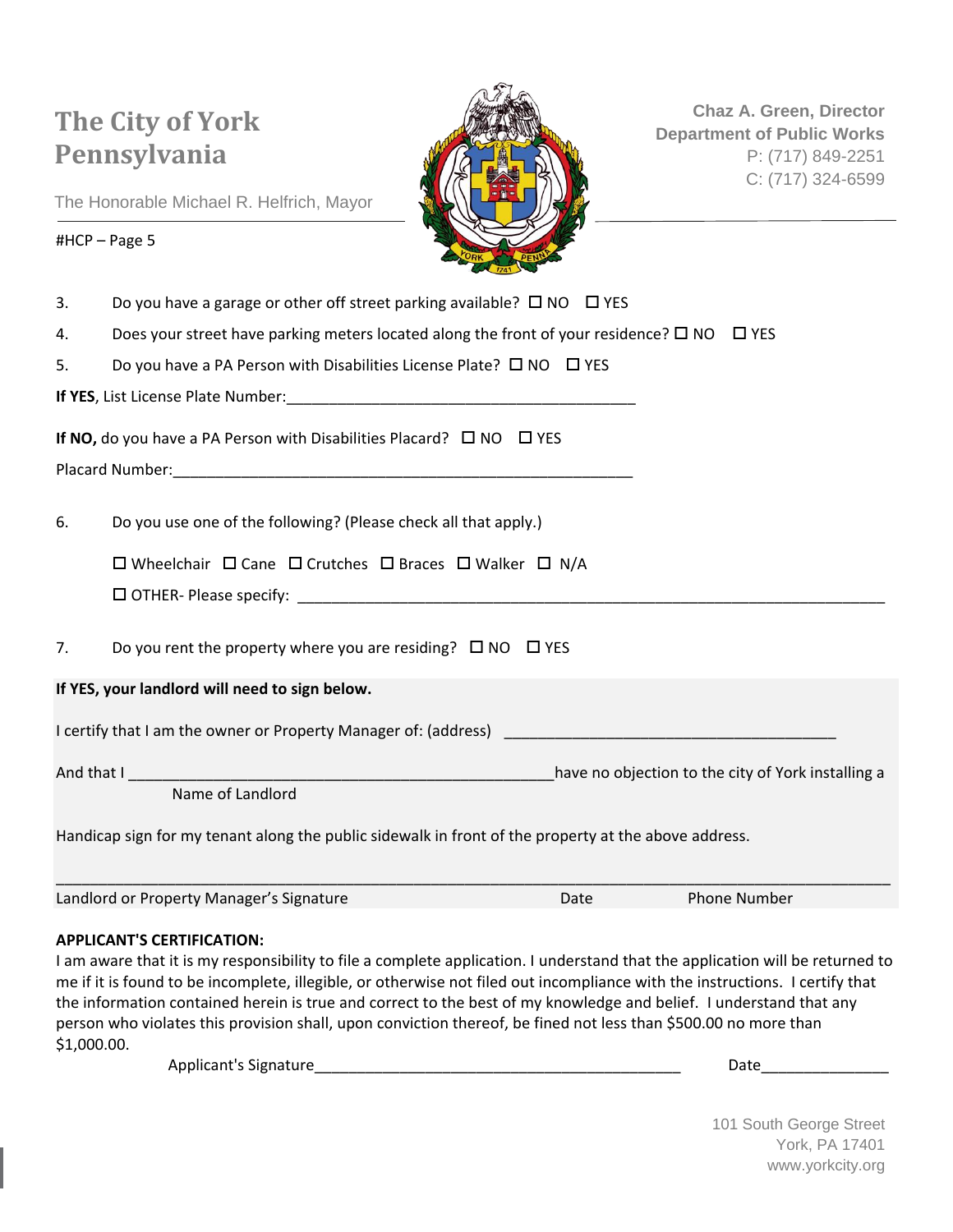The Honorable Michael R. Helfrich, Mayor



**Chaz A. Green, Director Department of Public Works** P: (717) 849-2251 C: (717) 324-6599

#### #HCP – Page 6

**Please attach a photocopy of the Vehicle Registration AND the Applicant's or Designated Driver's PA Driver's License as well as a copy of the Person with Disabilities or Disabled Veterans Identification Card. Note: A copy of the Disabilities Placard will not be accepted. The Person with Disabilities or Disabled Veterans Identification Card issued by the PA Department of Transportation will be the only proof of disability accepted for the review by the Traffic Safety Committee.** 

**If you are applying to have the fee waived due to economic hardship, please provide documentation that your income falls within the Federal Housing and Urban Development Poverty Guidelines listed on the first page of this document and below. Please check the box located on page one (1) to indicate fee waiver request.** 

### **ADDITIONAL INFORMATION:**

- The application must be submitted prior to the first of each month in order to satisfy the review deadline as set forth by the Traffic Safety Committee. Applications received after the first of the month will be reviewed the following month.
- $\div$  Upon review, the Traffic Safety Committee will respond to the applicant in writing within thirty (30) days.
- $\cdot \cdot$  If the application is not completed correctly, the application will be returned to the applicant without action.
- ❖ If the application is approved, a time will be scheduled to create the approved HCP Parking Space.
- $\bullet$  A renewal application will need to be submitted each year following the approval in order to retain the approved HCP Residential Parking Space. If a renewal application is not received, the space will be removed and the sign will be taken down.
- $\div$  The applicant is required to inform the Traffic Safety Committee if the following should occur:
	- o When the applicant moves from the address set forth on the application.
	- o The applicant no longer has a disability.
	- $\circ$  The applicant no longer possesses a valid handicapped registration plate or placard.
- Please understand that the parking space approved is not exclusively for the use of the applicant.
- ◆ Any HCP Accessible space may be used by anyone with a HCP, PD, DVHP license plate, or HCP placard from the PA Department of Transportation.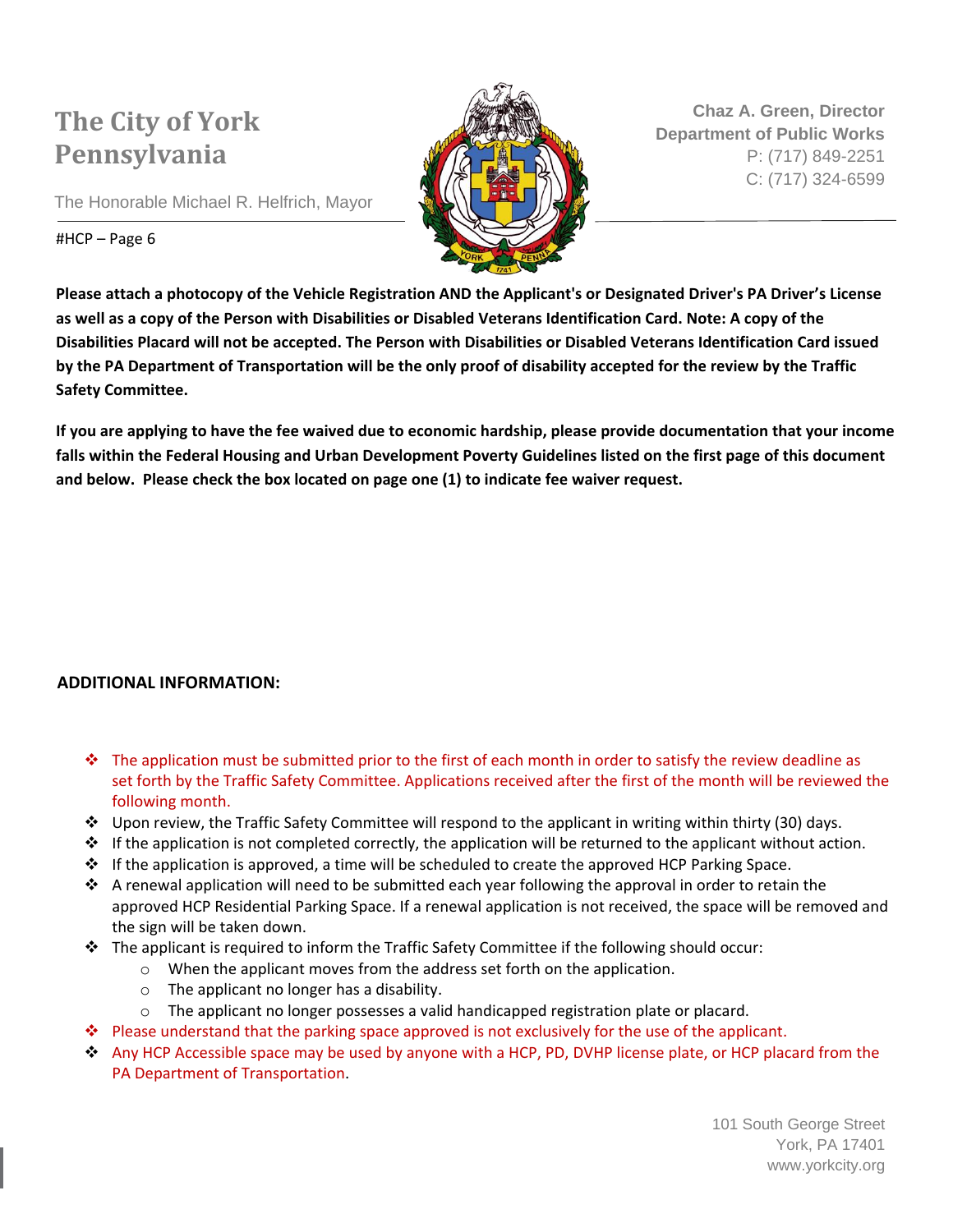

**Chaz A. Green, Director Department of Public Works** P: (717) 849-2251 C: (717) 324-6599

The Honorable Michael R. Helfrich, Mayor

#### #HCP – Page 7

#### **PHYSICIAN'S CERTIFICATION OF DISABILITY POLICY STATEMENT:**

All portions of this form must be filled out in detail by the applicant's treating physician based on an examination conducted within the past six (6) months. A handicap parking space in front of a residence is a special privilege granted by the Traffic Safety Committee of the City of York, only to people who have severe physical disabilities. Such a space will be granted only to those who are mobility impaired to the extent that they cannot manage without it.

### **Please TYPE or PRINT CLEARLY or application will be rejected.**

|    |                                                                                                                                                                                                                                                                            |      |       | Age      |  |  |  |
|----|----------------------------------------------------------------------------------------------------------------------------------------------------------------------------------------------------------------------------------------------------------------------------|------|-------|----------|--|--|--|
|    |                                                                                                                                                                                                                                                                            |      |       |          |  |  |  |
|    |                                                                                                                                                                                                                                                                            | City | State | Zip Code |  |  |  |
|    | The undersigned hereby certifies as follows:                                                                                                                                                                                                                               |      |       |          |  |  |  |
| 1. |                                                                                                                                                                                                                                                                            |      |       |          |  |  |  |
| 2. | Disability Status (Please check all that apply, refer to the attached functional guidelines)                                                                                                                                                                               |      |       |          |  |  |  |
|    | $\Box$ Impaired or Non-Ambulatory Disability (Sec. 1 $\Box$ OR Sec. 2 $\Box$ )                                                                                                                                                                                             |      |       |          |  |  |  |
|    | $\Box$ Arthritis (Sec.3)                                                                                                                                                                                                                                                   |      |       |          |  |  |  |
|    | $\square$ Amputation/Anatomical (Sec. 4)                                                                                                                                                                                                                                   |      |       |          |  |  |  |
|    | $\square$ Cerebrovascular Accident (Sec. 5) Functional Class $\square$ A $\square$ B                                                                                                                                                                                       |      |       |          |  |  |  |
|    | $\Box$ Pulmonary (Sec. 6)<br>Is the patient restricted to the extent that their forced (respiratory) expiratory volume for one second, when<br>measured by spirometry, is less than one liter or the arterial oxygen tension is less than 60 mm/hg on room air<br>at rest? |      |       |          |  |  |  |
|    | $\Box$ NO $\Box$ YES IF YES, please attach copy of test results Functional Class: A                                                                                                                                                                                        |      |       | B        |  |  |  |
|    | Cardiovascular (Sec. 7)<br>Functional Class □ III OR □ IV<br>Therapeutic Class $\square$ D OR $\square$ E                                                                                                                                                                  |      |       |          |  |  |  |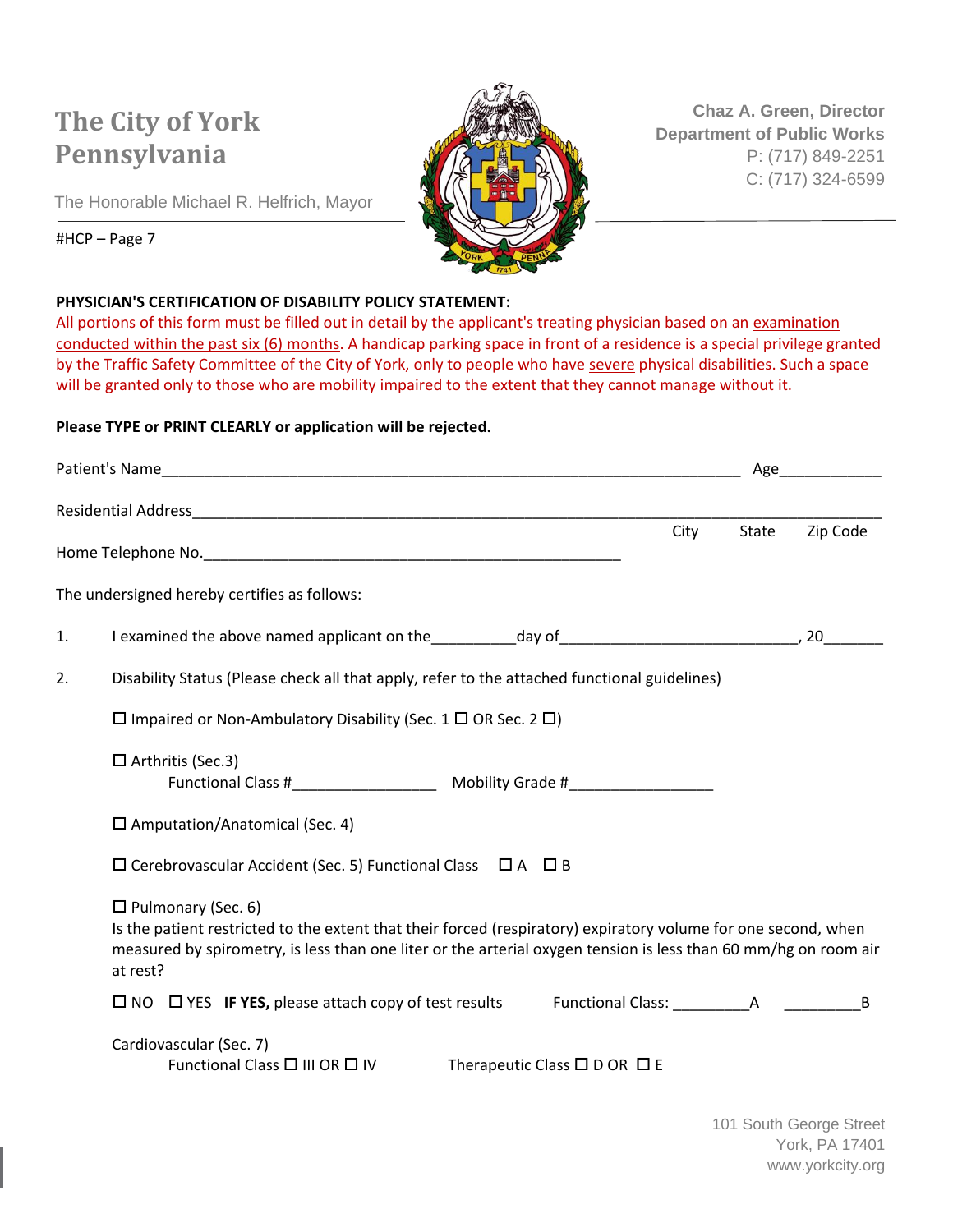

Chaz A. Green, Director **Department of Public Works** P: (717) 849-2251 C: (717) 324-6599

The Honorable Michael R. Helfrich, Mayor

#HCP-Page 8

 $\Box$  Neurological (Sec. 8)

 $\Box$  Other (Sec. 9) please specify:

3. 

4. Please specify in detail the nature and extent of the applicant's disability:

5. I performed the following test(s) and/or procedures in diagnosing the applicant's disability:

Please specify the diagnosis and the prognosis of the applicant: 6.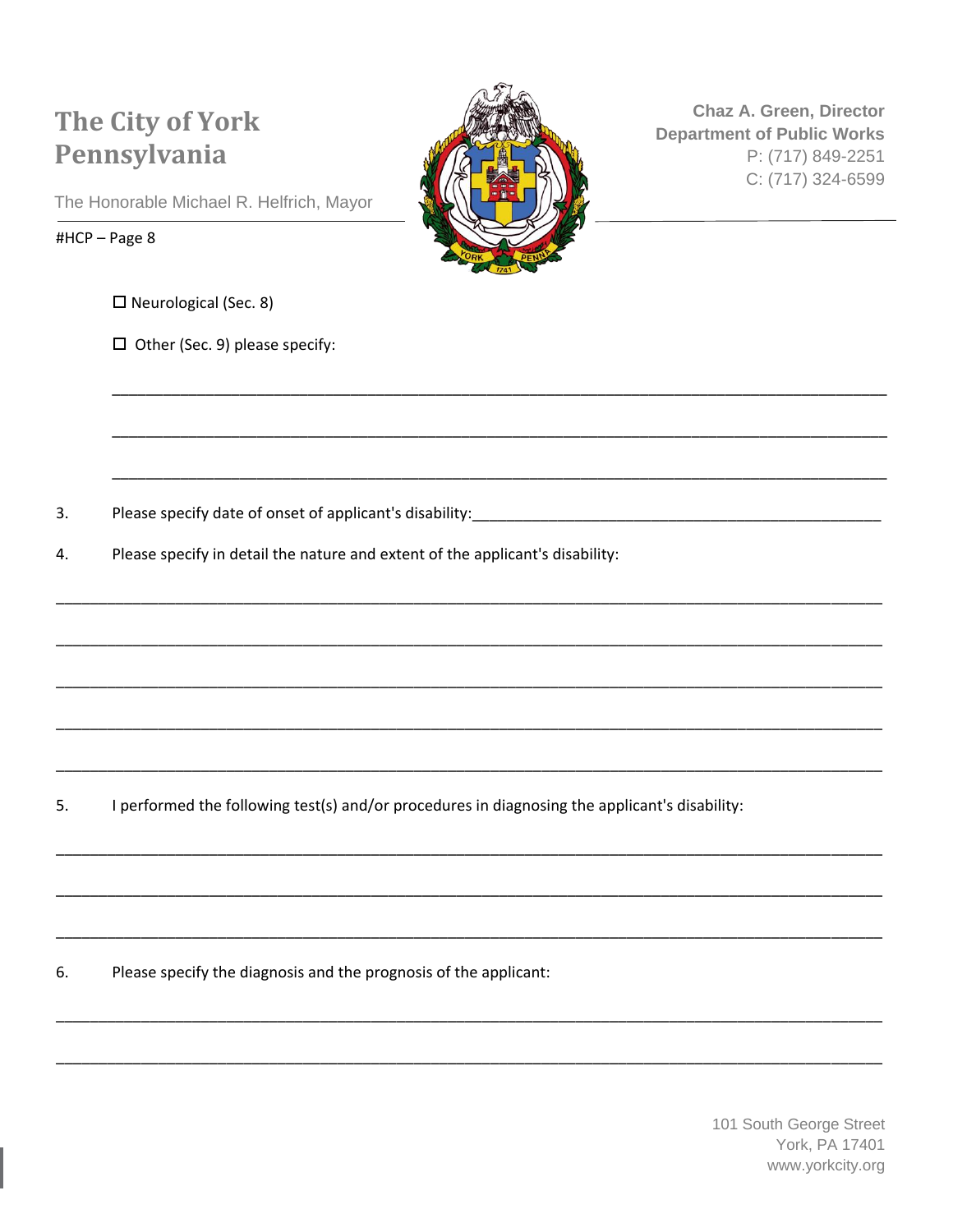|     | Pennsylvania<br>The Honorable Michael R. Helfrich, Mayor                                                                                                                                                                                                                                                              |                |                  | <b>Chaz A. Green, Director</b><br><b>Department of Public Works</b><br>P: (717) 849-2251<br>C: (717) 324-6599 |                                              |  |
|-----|-----------------------------------------------------------------------------------------------------------------------------------------------------------------------------------------------------------------------------------------------------------------------------------------------------------------------|----------------|------------------|---------------------------------------------------------------------------------------------------------------|----------------------------------------------|--|
|     | #HCP-Page 9                                                                                                                                                                                                                                                                                                           |                |                  |                                                                                                               | the control of the control of the control of |  |
| 7.  | Will the applicant's current level of disability (check one): $\Box$ Improve                                                                                                                                                                                                                                          |                |                  | $\Box$ Remain the same $\Box$ Deteriorate                                                                     |                                              |  |
| 8.  | Please specify the current physical condition of the applicant:                                                                                                                                                                                                                                                       |                |                  |                                                                                                               |                                              |  |
|     |                                                                                                                                                                                                                                                                                                                       |                |                  |                                                                                                               |                                              |  |
|     |                                                                                                                                                                                                                                                                                                                       |                |                  |                                                                                                               |                                              |  |
| 9.  | Does the applicant require the use of any of the following devices? (CHECK ALL THAT APPLY)<br>$\Box$ Wheelchair $\Box$ Crutches<br>$\square$ Scooter                                                                                                                                                                  | $\square$ Cane | $\square$ Walker | $\square$ Braces                                                                                              |                                              |  |
| 10. | Does the applicant require assistance in entering or exiting a vehicle?<br><b>IF YES</b> , please describe in detail - <b>Analyzing and Contract and Contract and Contract and Contract and Contract and Contract and Contract and Contract and Contract and Contract and Contract and Contract and Contract and </b> |                |                  | $\Box$ NO $\Box$ YES                                                                                          |                                              |  |
|     |                                                                                                                                                                                                                                                                                                                       |                |                  |                                                                                                               |                                              |  |
| 11. | Does the applicant require assistance in entering or exiting his/her home? $\Box$ NO $\Box$ YES                                                                                                                                                                                                                       |                |                  |                                                                                                               |                                              |  |
|     |                                                                                                                                                                                                                                                                                                                       |                |                  |                                                                                                               |                                              |  |
|     |                                                                                                                                                                                                                                                                                                                       |                |                  |                                                                                                               |                                              |  |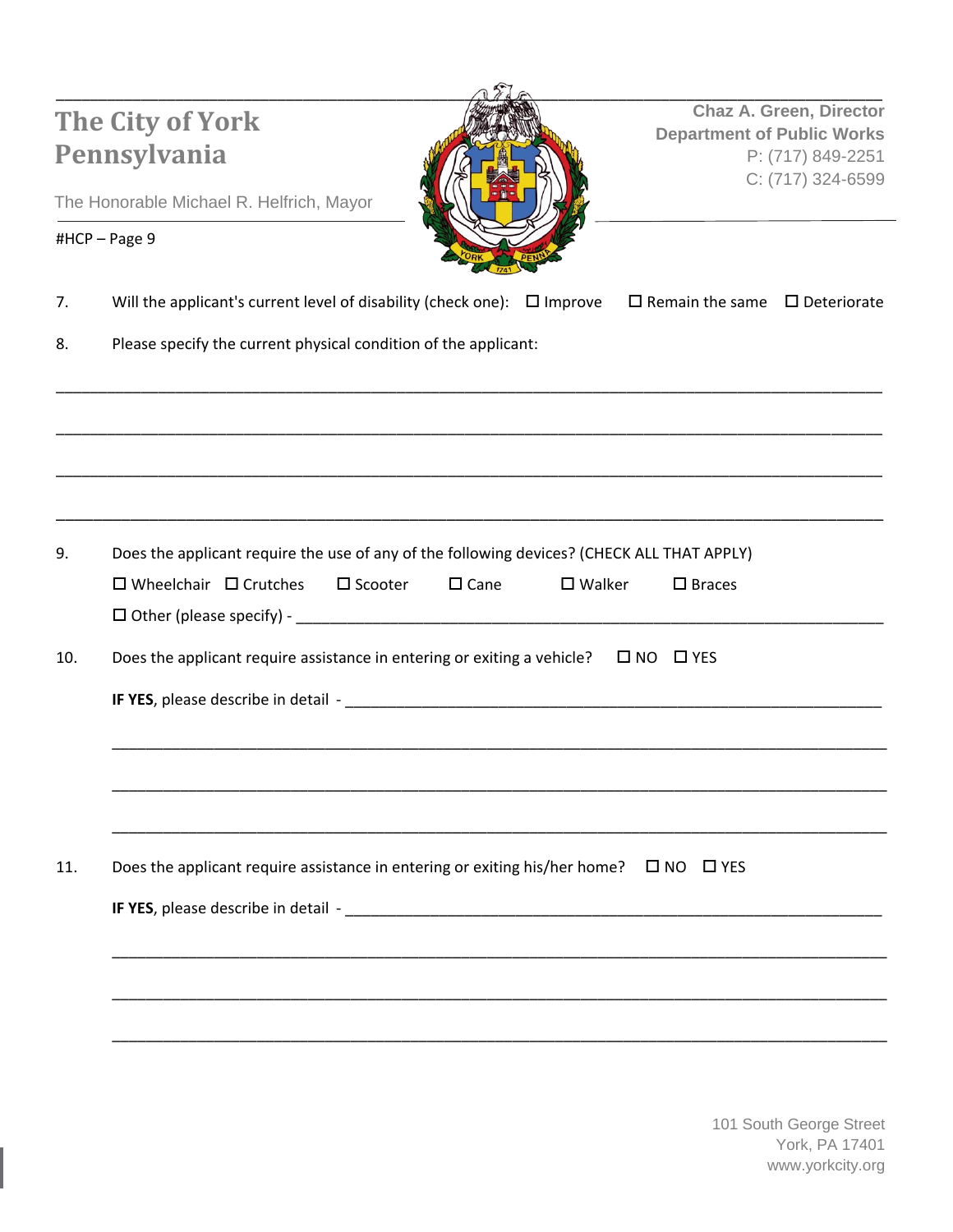

**Chaz A. Green, Director Department of Public Works** P: (717) 849-2251 C: (717) 324-6599

The Honorable Michael R. Helfrich, Mayor

#HCP – Page 10

| 12. | Is the applicant capable of driving? $\Box$ NO $\Box$ YES                          |  |
|-----|------------------------------------------------------------------------------------|--|
|     | IF YES, is the applicant the principle driver of the vehicle? $\Box$ NO $\Box$ YES |  |

I am a Board certified physician in the following areas: (Please list)

I certify that the information contained herein is true and correct to the best of my knowledge and belief. I understand that false statements made herein are subject to the penalties of 18 Pa. C.S. Sec. 4904 relating to unsworn falsification to authorities.

\_\_\_\_\_\_\_\_\_\_\_\_\_\_\_\_\_\_\_\_\_\_\_\_\_\_\_\_\_\_\_\_\_\_\_\_\_\_\_\_\_\_\_\_\_\_\_\_\_\_\_\_\_\_\_\_\_\_\_\_\_\_\_\_\_\_\_\_\_\_\_\_\_\_\_\_\_\_\_\_\_\_\_\_\_\_\_\_\_\_\_\_\_\_\_\_\_

\_\_\_\_\_\_\_\_\_\_\_\_\_\_\_\_\_\_\_\_\_\_\_\_\_\_\_\_\_\_\_\_\_\_\_\_\_\_\_\_\_\_\_\_\_\_\_\_\_\_\_\_\_\_\_\_\_\_\_\_\_\_\_\_\_\_\_\_\_\_\_\_\_\_\_\_\_\_\_\_\_\_\_\_\_\_\_\_\_\_\_\_\_\_\_\_\_

\_\_\_\_\_\_\_\_\_\_\_\_\_\_\_\_\_\_\_\_\_\_\_\_\_\_\_\_\_\_\_\_\_\_\_\_\_\_\_\_\_\_\_\_\_\_\_\_\_\_\_\_\_\_\_\_\_\_\_\_\_\_\_\_\_\_\_\_\_\_\_\_\_\_\_\_\_\_\_\_\_\_\_\_\_\_\_\_\_\_\_\_\_\_\_\_\_

\_\_\_\_\_\_\_\_\_\_\_\_\_\_\_\_\_\_\_\_\_\_\_\_\_\_\_\_\_\_\_\_\_\_\_\_\_\_\_\_\_\_\_\_\_\_\_\_\_\_\_\_\_\_\_\_\_\_\_\_\_\_\_\_\_\_\_\_\_\_\_\_\_\_\_\_\_\_\_\_\_\_\_\_\_\_\_\_\_\_\_\_\_\_\_\_\_

\_\_\_\_\_\_\_\_\_\_\_\_\_\_\_\_\_\_\_\_\_\_\_\_\_\_\_\_\_\_\_\_\_\_\_\_\_\_\_\_\_\_\_\_\_\_\_\_\_\_\_\_\_\_\_\_\_\_\_\_\_\_\_\_\_\_\_\_\_\_\_\_\_\_\_\_\_\_\_\_\_\_\_\_\_\_\_\_\_\_\_\_\_\_\_\_\_

| Executed on             | by |                       |          |  |  |
|-------------------------|----|-----------------------|----------|--|--|
| Date                    |    | Physician's Signature |          |  |  |
|                         |    |                       |          |  |  |
| <b>Please Print</b>     |    |                       |          |  |  |
| Physician's Name        |    |                       |          |  |  |
| <b>Business Address</b> |    | City/State            | Zip Code |  |  |
| Telephone               |    | License Number        |          |  |  |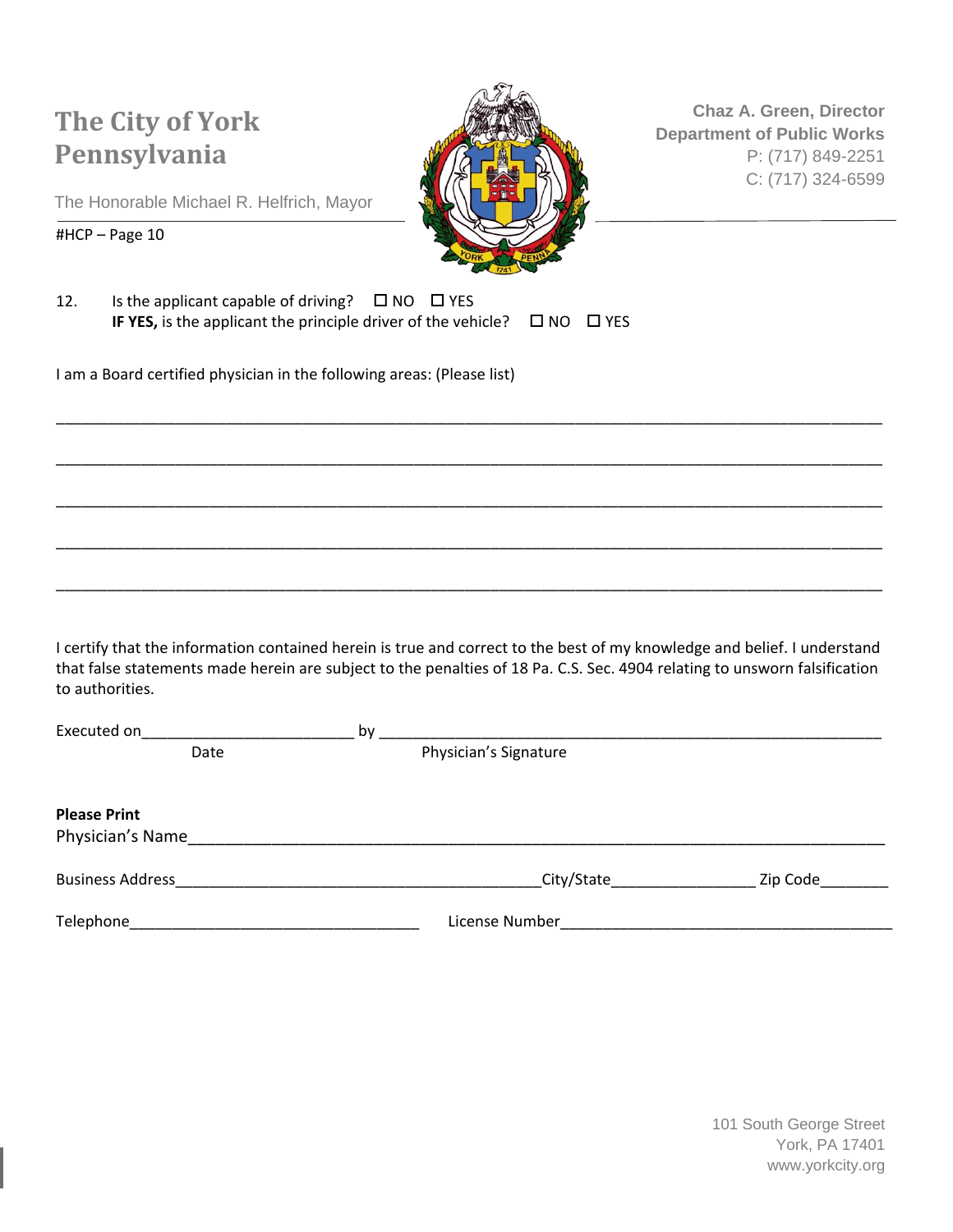The Honorable Michael R. Helfrich, Mayor



**Chaz A. Green, Director Department of Public Works** P: (717) 849-2251 C: (717) 324-6599

#### #HCP – Page 11

### **FUNCTIONAL GUIDELINES AND ELIGIBILITY CRITERIA RESERVED RESIDENTIAL PARKING FOR PEOPLE WITH DISABILITIES**

It is the responsibility of the medical evaluator to determine whether the one or more medical conditions ascribed to applicant are of such severity as to render the applicant disabled to the extent that reserved parking is required for him or her to function adequately on a day to day basis. The following is a rather comprehensive list of medical conditions which, in various stages cause moderate to severe mobility impairment. Most sections include a "Note" area to assist the evaluator in the interpretation of the medical criteria as they relate to an applicant's eligibility for reserved, residential parking for people with disabilities.

#### **SECTION 1**

Non • Ambulatory Disabilities

Impairments that require the applicant to use a wheelchair for mobility.

#### **SECTION 2**

Impaired or Assisted Disabilities

Intended for those who walk with extreme difficulty including those individuals who use a walker, crutches or leg braces. Use of a cane does not necessarily indicate eligibility for reserved residential parking.

Note: Claiming eligibility under this section, will require extensive medical documentation or an additional medical examination of the individual to determine whether or not this applicant's medical condition qualifies the applicant for receipt of a reserved residential zone.

#### **SECTION 3**

#### Arthritis

This section is intended for people whose arthritic condition makes walking extremely difficult; people who suffer arthritis which causes severe functional motor deficit in the legs.

Functional Capacity

Class III – Functional capacity adequate to perform only a few or none of the duties of usual occupation or self-care.

Class IV – Largely or wholly incapacitates, uses a wheelchair.

#### Mobility Assessment

Grade II – The applicant can cross the road but cannot manage public transportation.

Grade III – The applicant can use stairs but cannot cross roads.

Grade IV – The applicant cannot use the stairs.

Grade V – The applicant can move from room to room with help.

Grade VI – The applicant is confined to a chair or bed.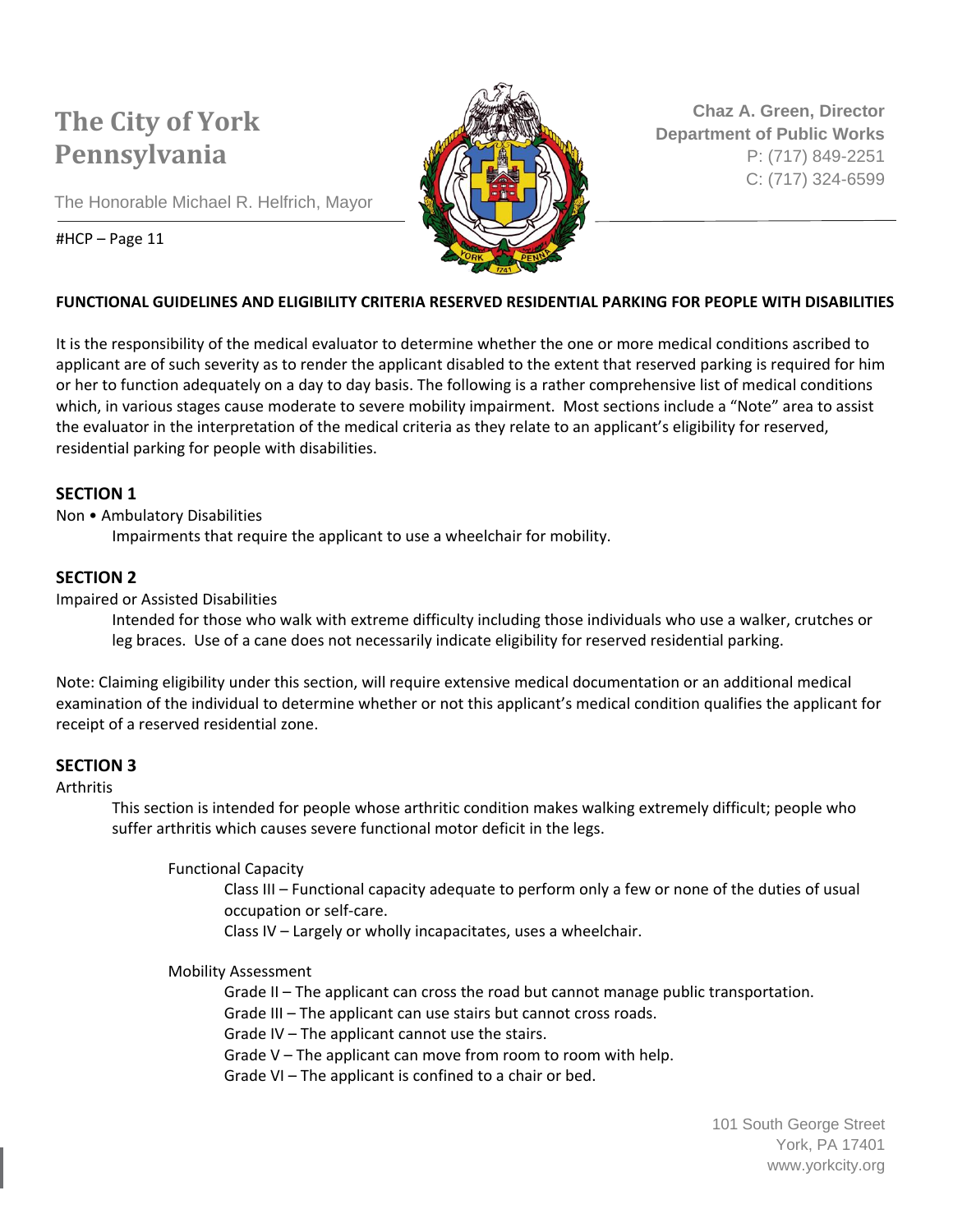**Chaz A. Green, Director Department of Public Works** P: (717) 849-2251 C: (717) 324-6599

The Honorable Michael R. Helfrich, Mayor

### #HCP – Page 12

Note: Arthritis alone can only be used as a criterion for reserved residential parking if the applicant meets Class III under the Functional Capacity section and least Grade III and up to Grade V under the Mobility Assessment section. Those applicants falling under other classes or grades listed must have either additional medical complication (when considering those at Grade II level) or traffic and/or terrain problems creating additional hardships for an attendant or driver of the disabled resident (when considering those at the Class IV and Grade VI levels.)

### **SECTION 4**

### Amputation/Anatomical

This section is intended for people who find it extremely difficult to walk because of amputation, congenital absence of or anatomical deformity of the lower extremity at or above the tarsal region of one or both legs.

Note: Exceptions might include those cases in which the applicant has been particularly successful in mastering life skills and has been rendered fully ambulatory with the aid of his/her prosthesis.

### **SECTION 5**

Cerebrovascular Accident

This section is intended for those applicants who, because of stroke or brain injury find it extremely difficult to walk. These applicants must exhibit one of the following:

- (A) Severe functional motor deficit in any of two extremities.
- (B) Severe ataxia affecting two extremities substantiated by appropriate cerebellar signs of proprioceptive loss/loss of muscle and kinesthetic sense.

Note: Appropriate medical documentation including, but not limited to rehabilitation records, etc. required before approval of an application from an individual falling under this category.

### **SECTION 6**

Pulmonary Disabilities

People who, because of a respiratory condition, find it extremely difficult to walk. These individuals experience dyspnea at various levels of exertion. Applicants must exhibit one of the following:

- (A) Dyspnea which occurs during such activities as climbing one flight of stairs or walking 100 yds. on level ground.
- (B) Dyspnea present on the slightest exertion such as dressing, talking or at rest.

Note: Applicants for reserved parking may qualify under either sections A or B, however, these conditions should be substantiated by respiratory function studies or by other objective rather than subjective evidence. If oxygen is required to carry out routine functions, this should be stated by the applicant's physician.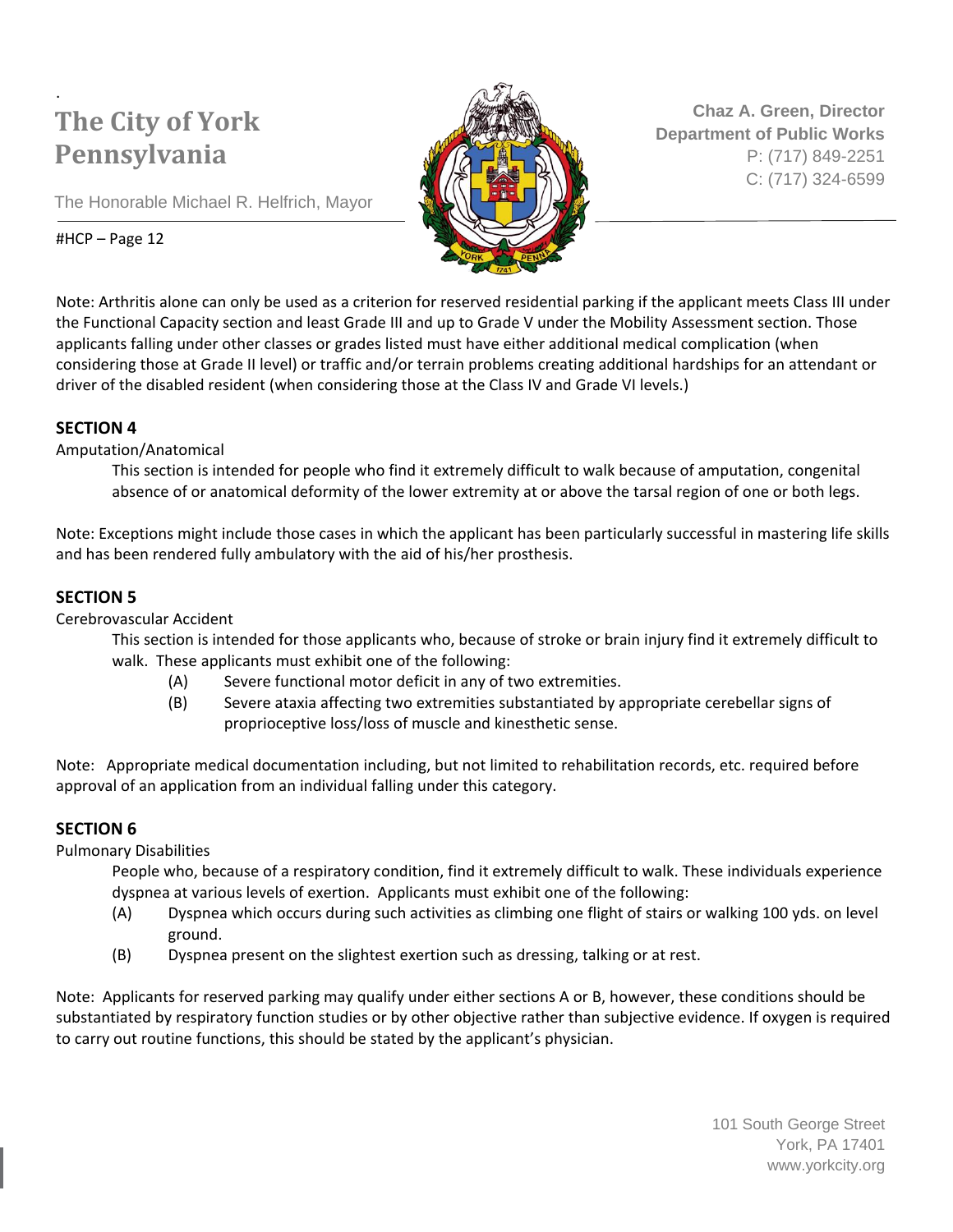

**Chaz A. Green, Director Department of Public Works** P: (717) 849-2251 C: (717) 324-6599

The Honorable Michael R. Helfrich, Mayor

#### #HCP – Page 13

### **SECTION 7**

Cardiovascular Disease

This section applies to those individuals who, because of cardiac ills, walk with extreme difficulty. This includes people who exhibit Class Ill or Class IV in the functional classification and Class D or E In the therapeutic classification.

Functional Classification

Class Ill • Patients with cardiac disease resulting in marked limitation of physical activity. Patients may be comfortable at rest, however, less than ordinary physical activity causes fatigue, palpitations, dyspnea or anginal pain.

Class IV • Patients with cardiac disease resulting in inability to carry out physical activity without discomfort. Symptoms of cardiac insufficiency or anginal syndrome may be present even at rest. Any physical activity will increase discomfort.

#### Therapeutic Classification

Class D • Patients with cardiac disease whose ordinary physical activity should be markedly restricted.

Class E • Patients with cardiac disease who should be at complete rest, confined to a bed or chair.

Note: Those applicants who fall under Therapeutic Classification D may or may not be mobility impaired to the extent that reserved parking is required. However, placement in this classification, along with inclusion under one of the other disability categories may combine to categorize the applicant disabled to the degree that a reserved parking zone is necessary. With respect to Therapeutic Classification E, the evaluator must bear in mind that persons who are confined to bed do not usually require the provision of special parking. Upon appeal however, special circumstances such as traffic or terrain problems may be brought to light which allow approval of reserved parking zones in such cases.

### **SECTION 8**

#### Neurological Disabilities

This section is intended for those people who, because of impairment of the central nervous system, are disabled to the extent that their gait is radically altered resulting in severely restricted mobility.

Neurological Disorder: Damage to the central nervous system due to illness, accident, genetic or hereditary factors.

Note: Each of the factors above could cause a wide range of damage to the central nervous system resulting in anything from minor disability to total incapacitation. The evaluator must take care to detail the extent to which the applicant's